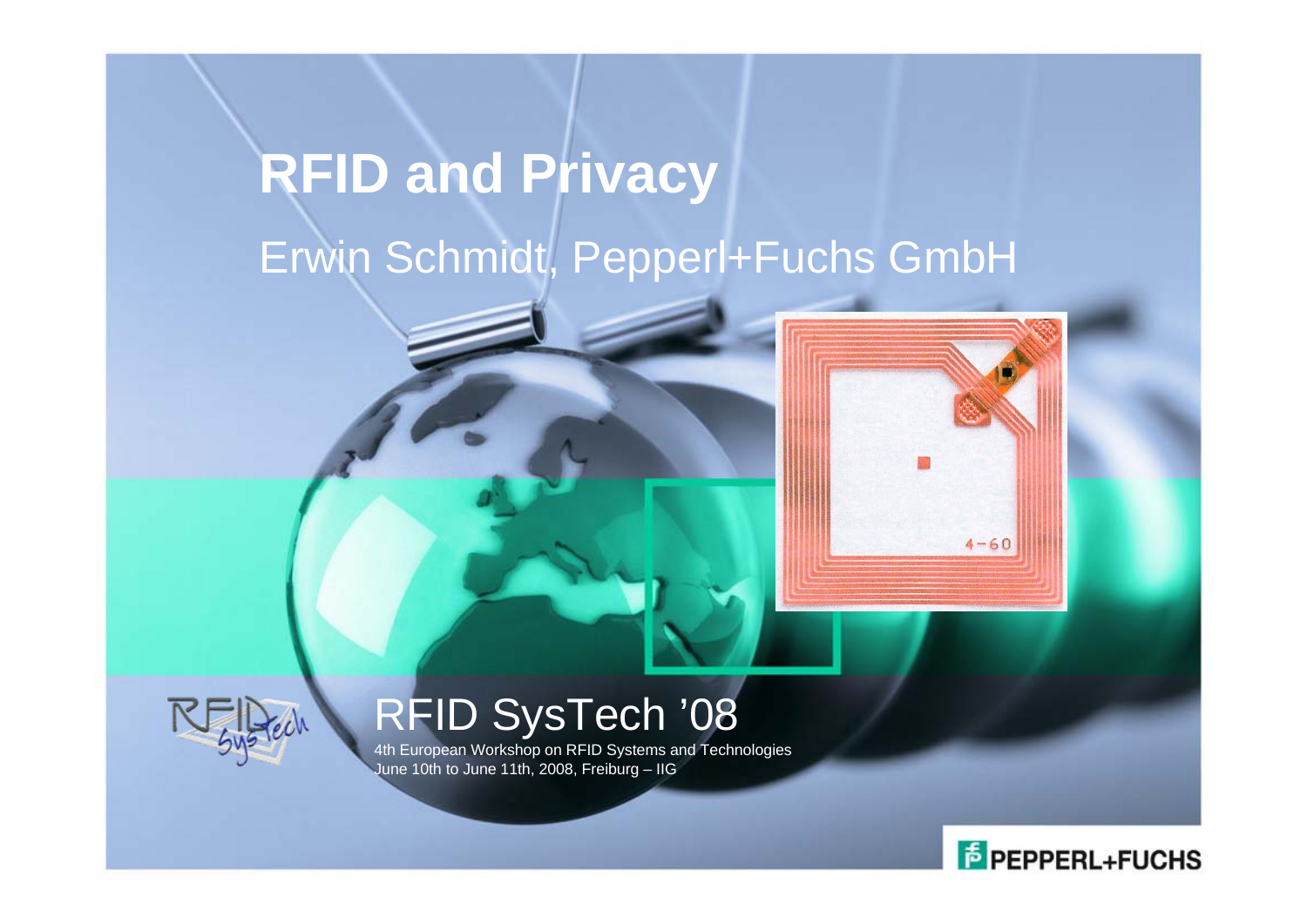# **RFID and Privacy**

#### **Content**

- Use and misuse of RFID
- What is privacy?
- Ethical considerations
- Solutions, provisions and sanctions

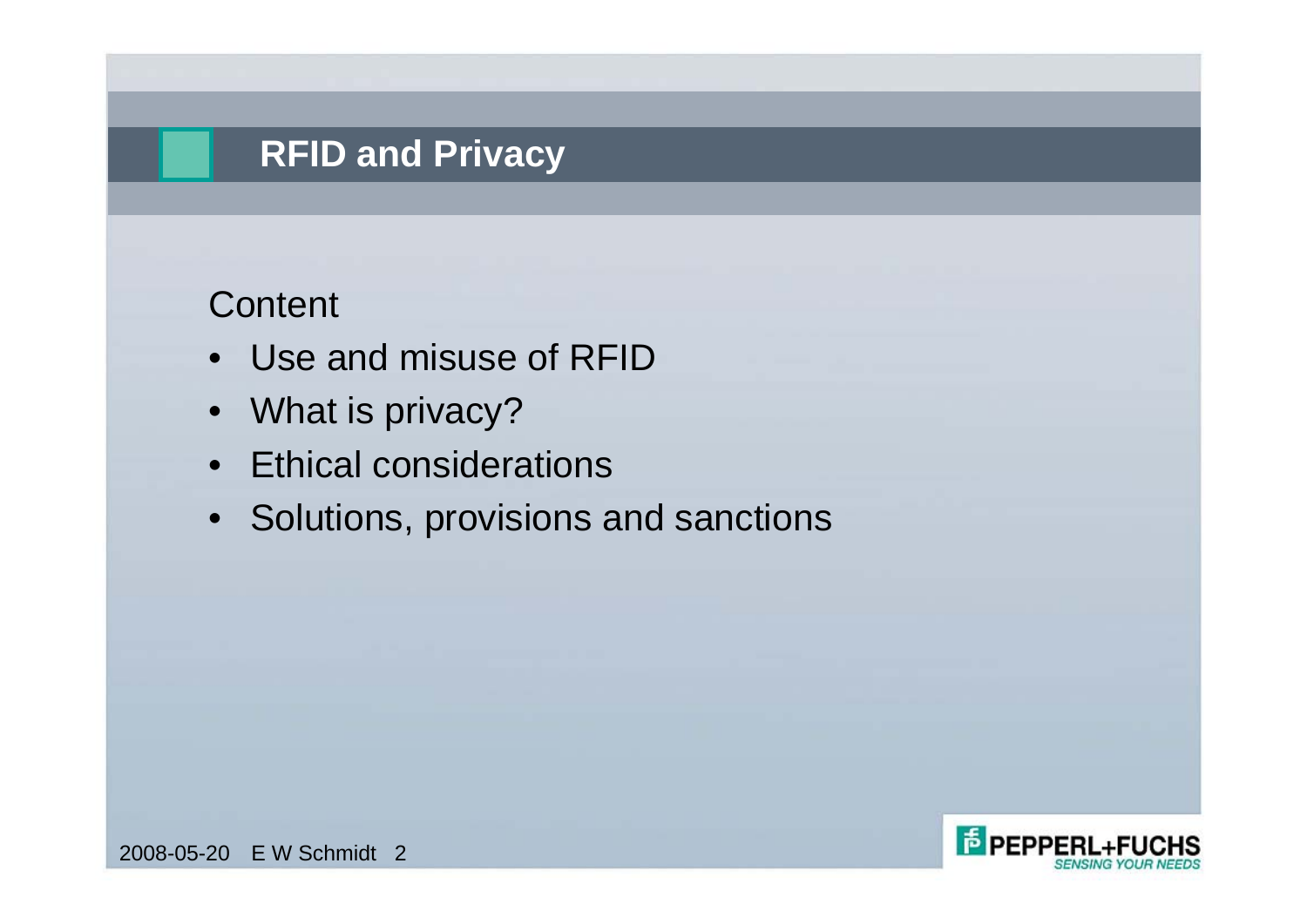## **Use and misuse of RFID**

- Ambivalent use of RFID
	- Infringing privacy (supervision, profiling, data mining) or
	- Protecting privacy (anti-theft, access control, anticounterfeit)
- Criminal use of RFID
	- Misuse of data on transponders and in databases
	- Sabotage
	- Neglecting power limits
- Interference with other technologies
	- Internet, online banking, point of sales, credit cards

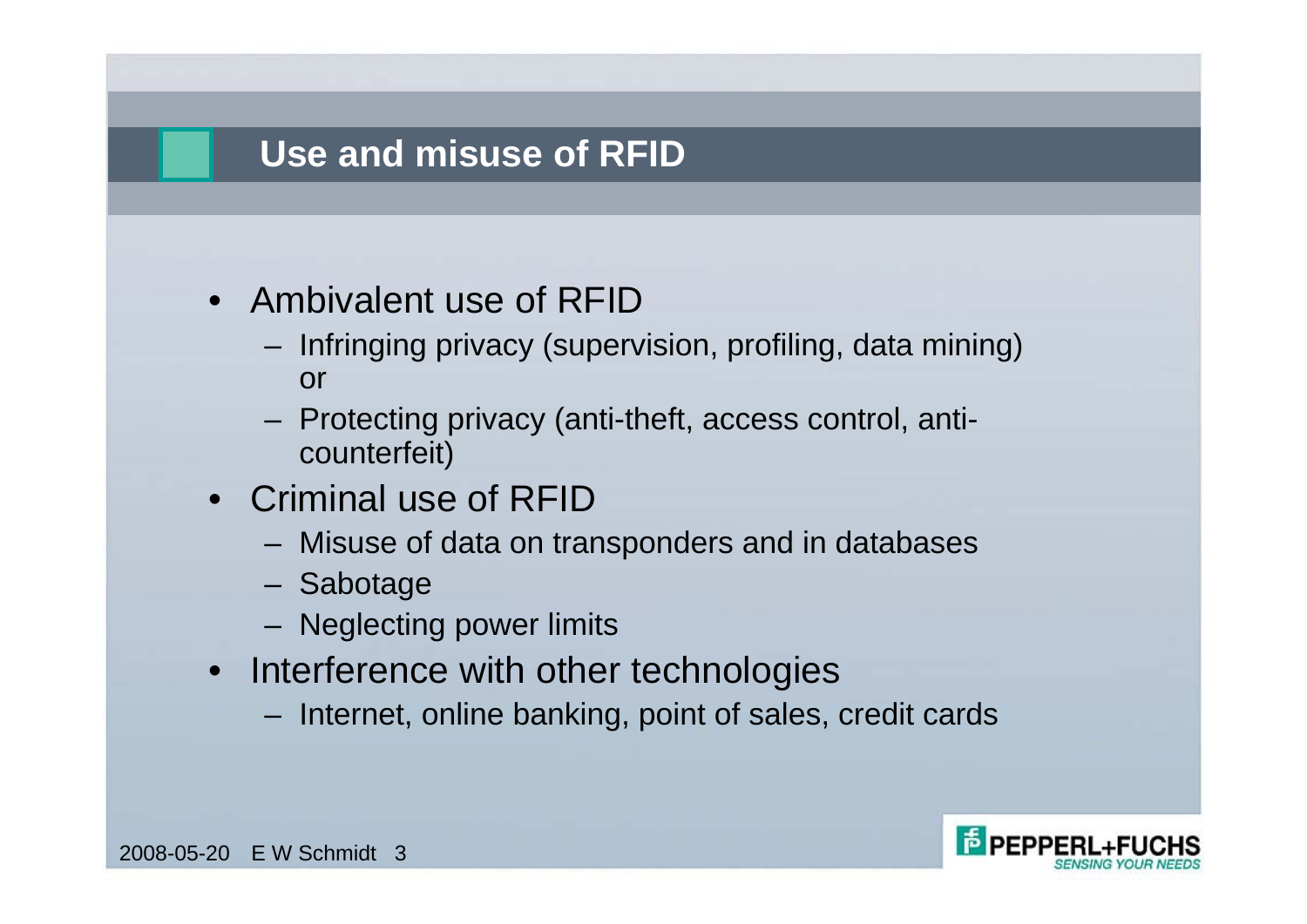### **Definitions of Privacy**

- Local privacy
	- Human body
	- Home area
	- Country, state
- Informational privacy
	- Person related data
	- Private and public data (profiling, data mining and aggregation)
- Decisional privacy
	- Freedom of decisions
	- Freedom of contract
	- Equilibrium of state and citizen

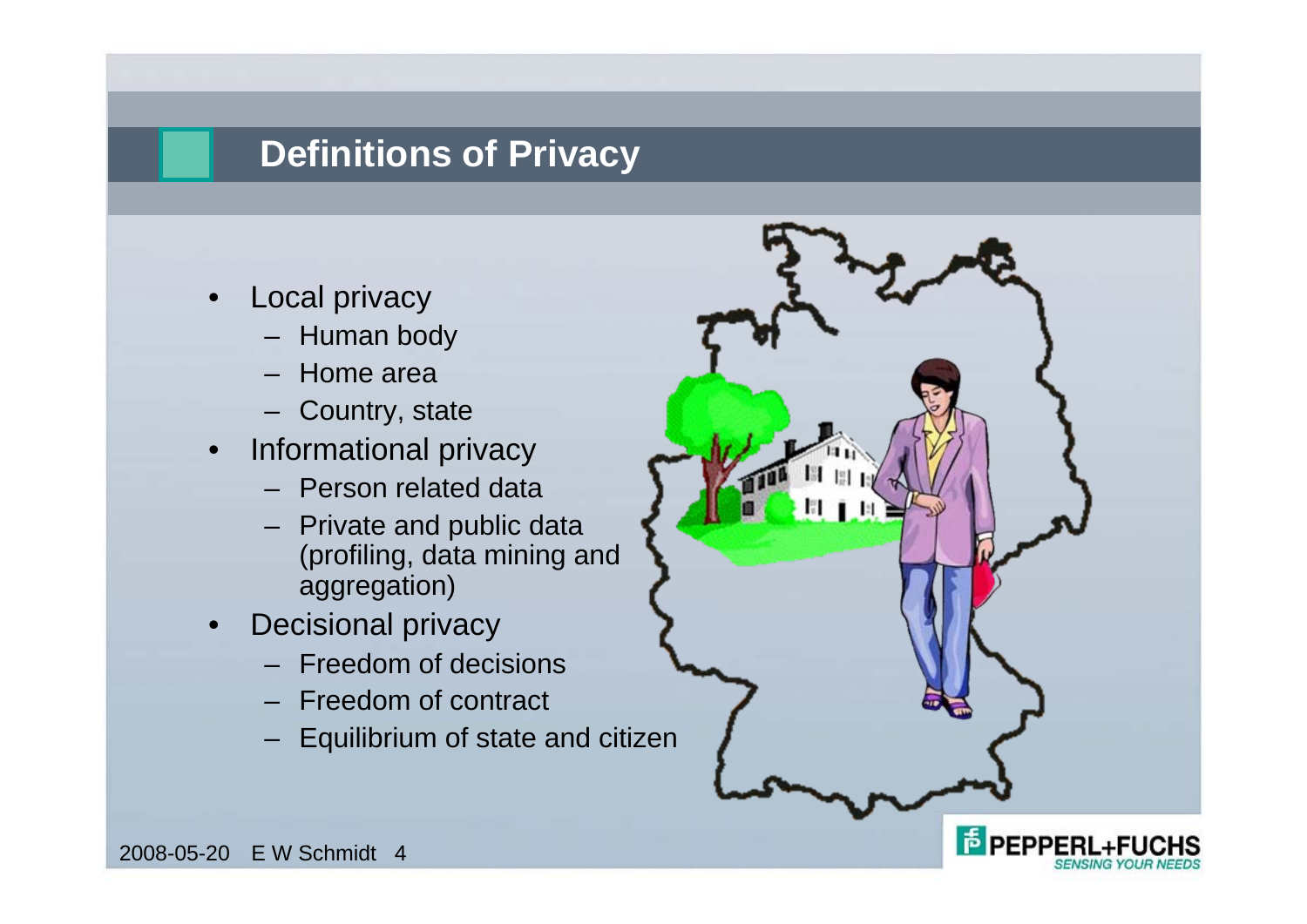#### **Definitions of Privacy**

- What is data privacy?
	- "personal data" or "person-relatable data" Are random numbers personal data?
	- Privacy in Public
	- *Property* of personal data (Copyright, buying and selling data)
	- Protecting human *dignity*

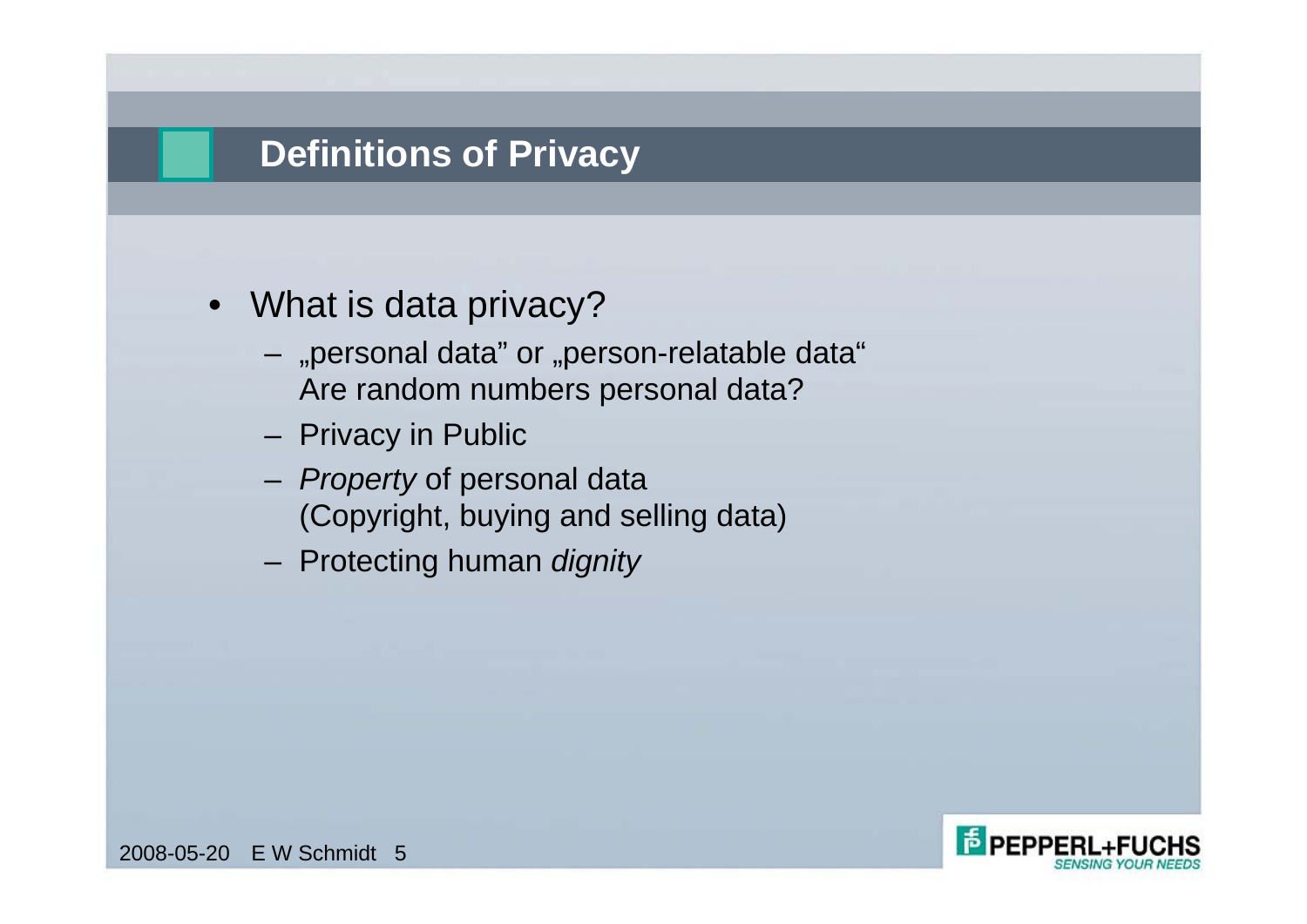# **CA: Senate Bill No. 388** (February 21, 2007)

- (1) First or last name.
- (2) Address.
- (3) Telephone number.
- (4) E-mail, Internet Protocol, or Web site address.
- (5) Date of birth.
- (6) Driver's license number or California identification card number.
- (7) Any unique personal identifier number contained or encoded on a driver's license or identification card issued pursuant to Section 13000 of the Vehicle Code.
- (8) Bank, credit card, or other financial institution account number.
- (9) Any unique personal identifier contained or encoded on a health insurance, health benefit, or benefit card or record issued in conjunction with any government-supported aid program.
- (10) Religion.
- (11) Ethnicity or nationality.
- (12) Photograph.
- (13) Fingerprint or other biometric identifier.
- (14) Social security number.
- (15) *Any unique personal identifier*.

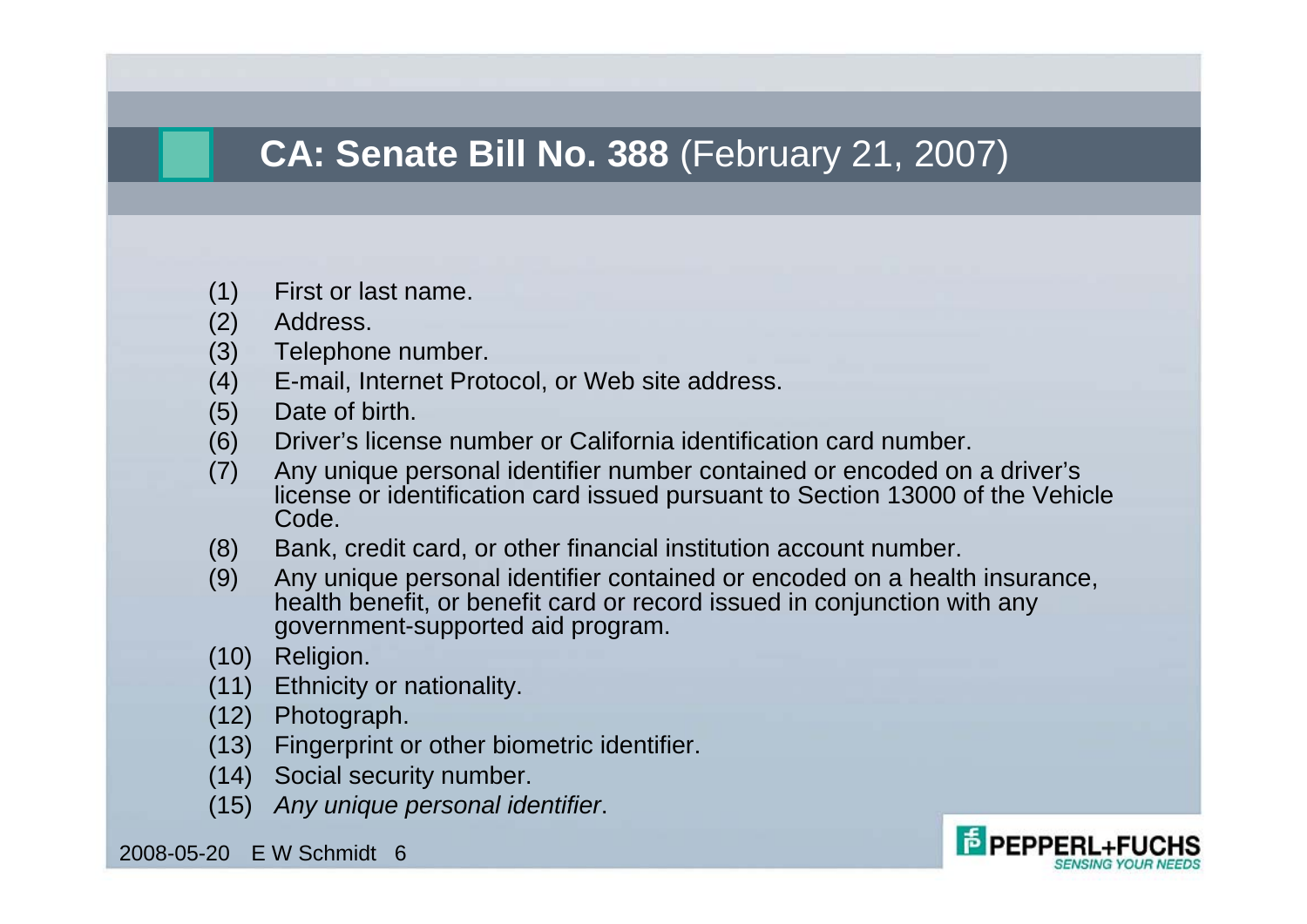#### **Privacy in Public**

Theories of privacy should also recognize the systematic relationship between privacy and information that is neither intimate nor sensitive and is drawn from public spheres." (Helen Nissenbaum 2000. *The Problem of Privacy in Public*)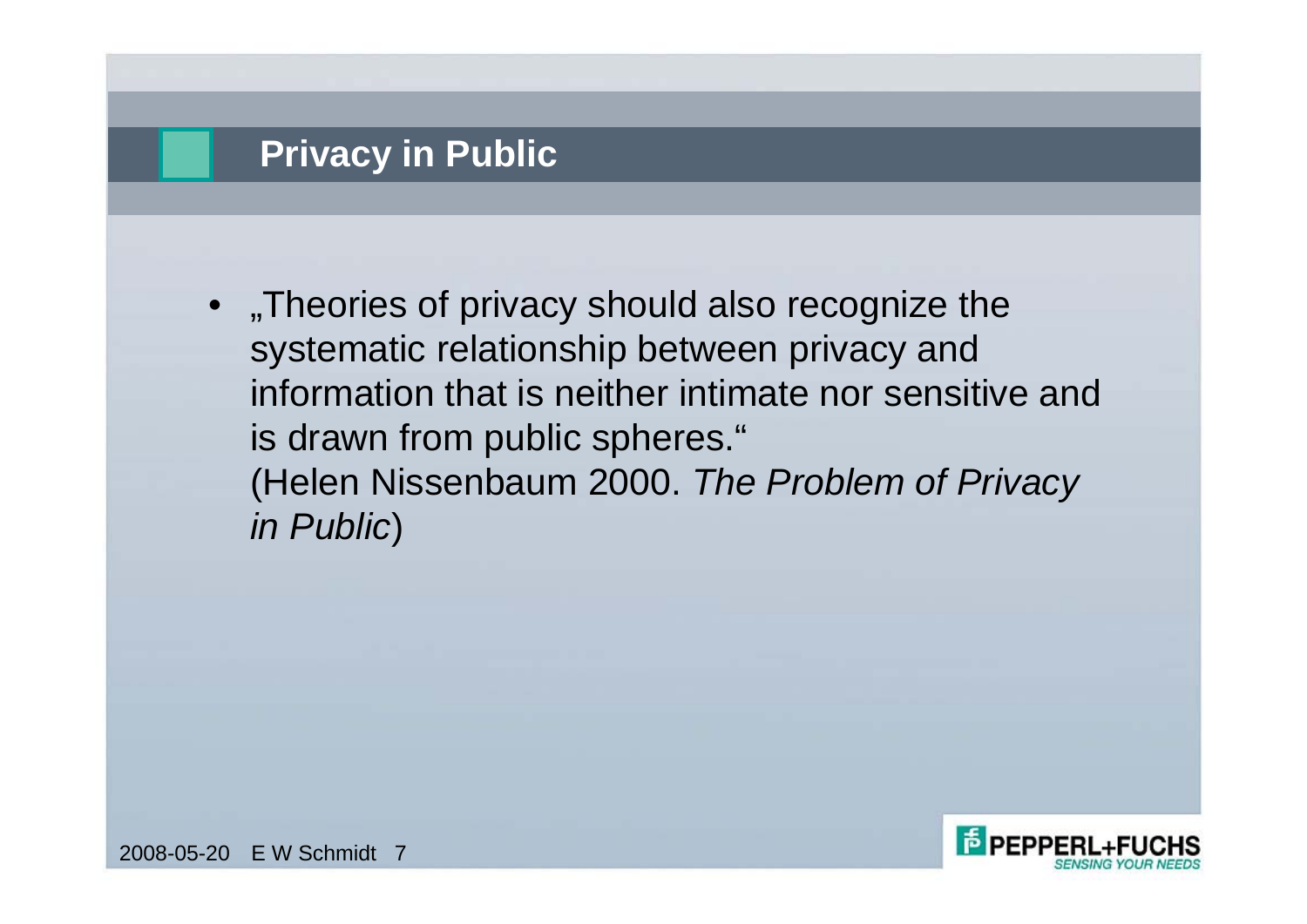## **Ethical considerations**

- Acceptance of far reaching new technologies
	- Philosophy of technology: Jacques Ellul (1912-1994), Hans Jonas (1903-1993) and others
	- WW II and nuclear weapons, *Just War*  "The technological society"
	- Environmental protection "The Imperative of Responsibility" (original title "Das Prinzip Verantwortung")
	- Information technology impact on privacy?



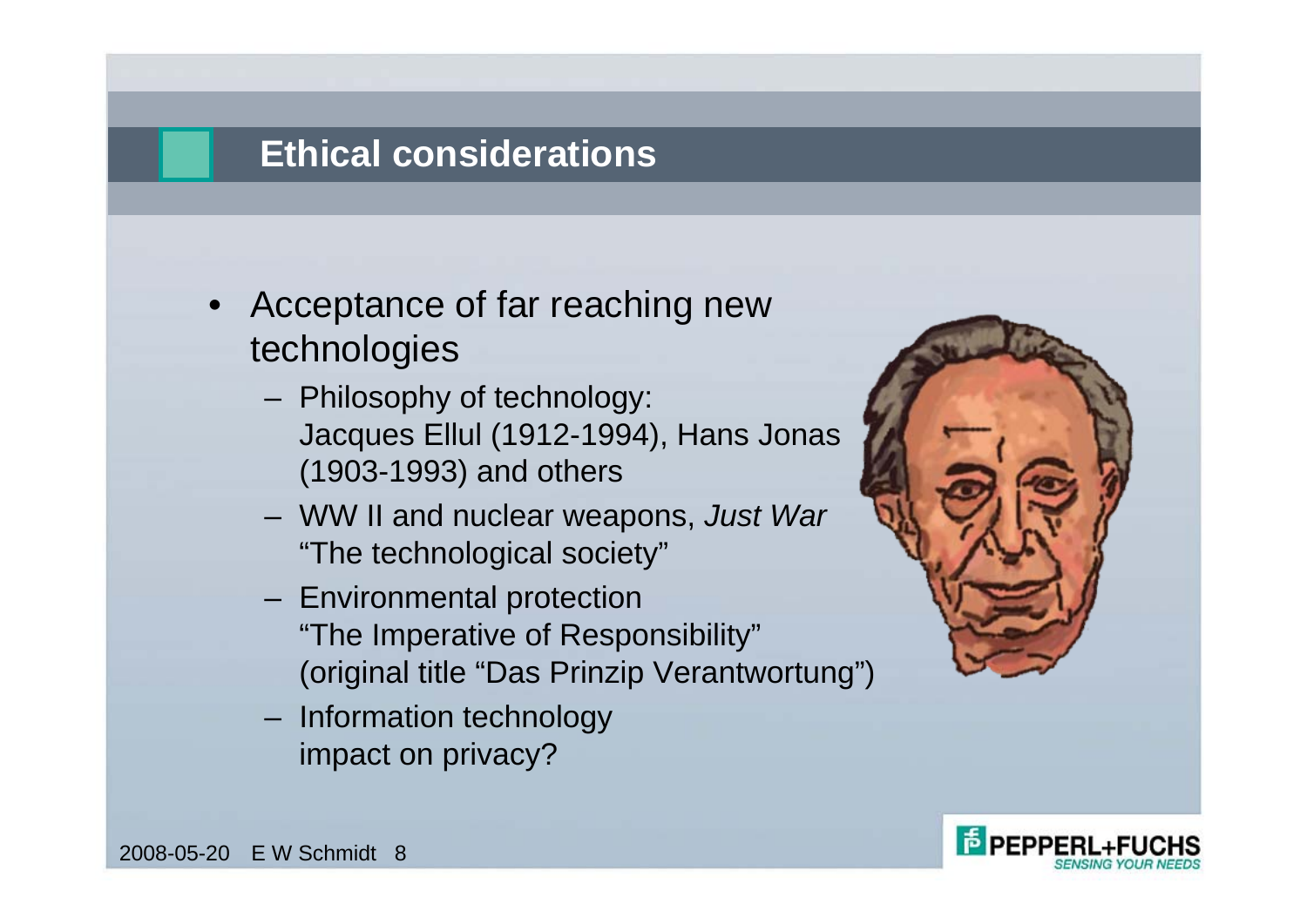### **RFID Activists**

• "The risk RFID poses to the social world are comparable to the risks nuclear weapons pose to the physical world. In the same way that bombs destroy objects, RFID could decimate privacy" (Katherine Albrecht 2007, CASPIAN).

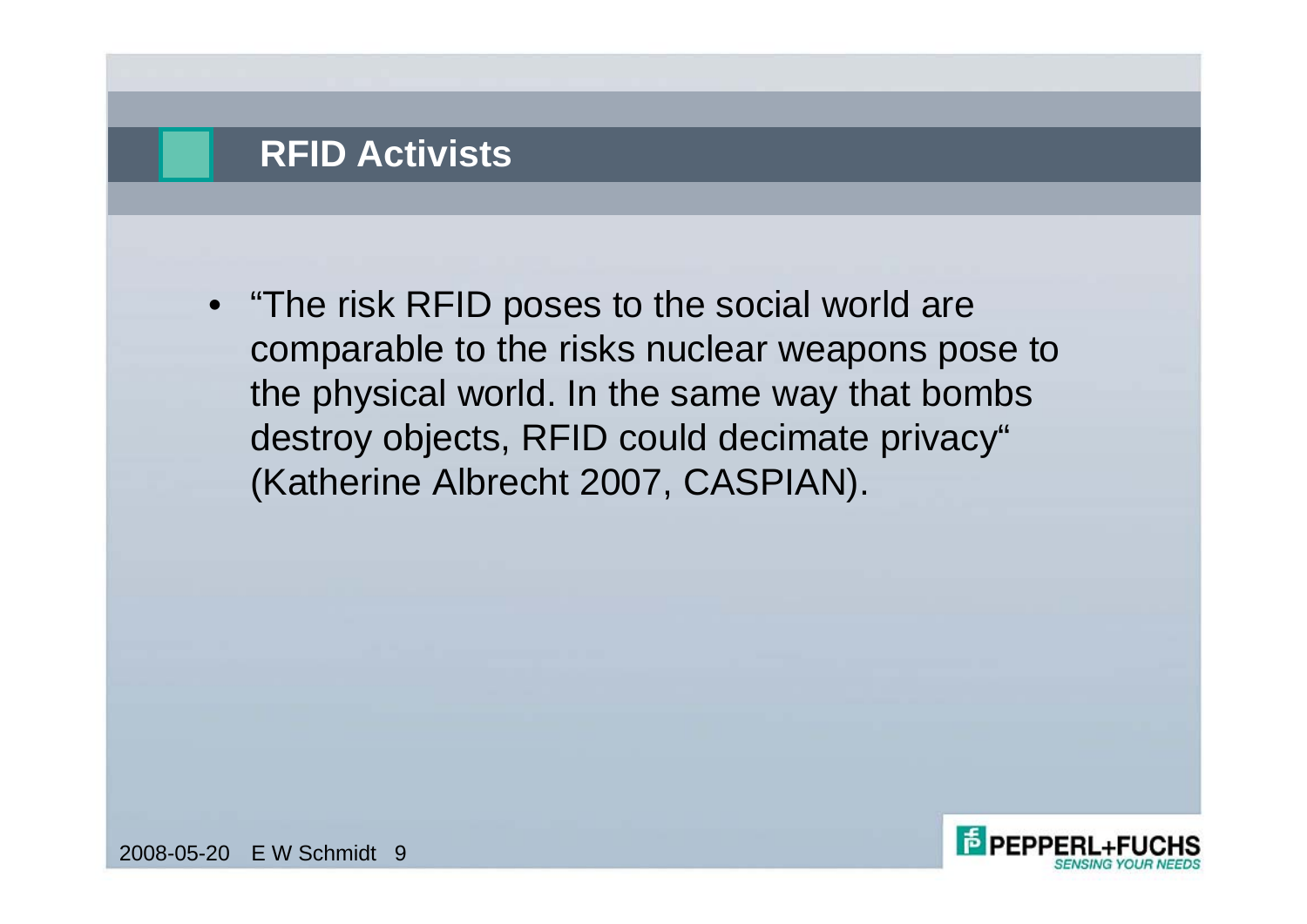#### **Ethical considerations**

- Ideological and political backgrounds
	- Liberalism
		- $\rightarrow$  individualism
	- Socialism and Communism
		- $\rightarrow$  collectivism
	- Capitalism

 $\rightarrow$  Utilitarianism, economic man / homo economicus Laissez-faire capitalism or Social market economy

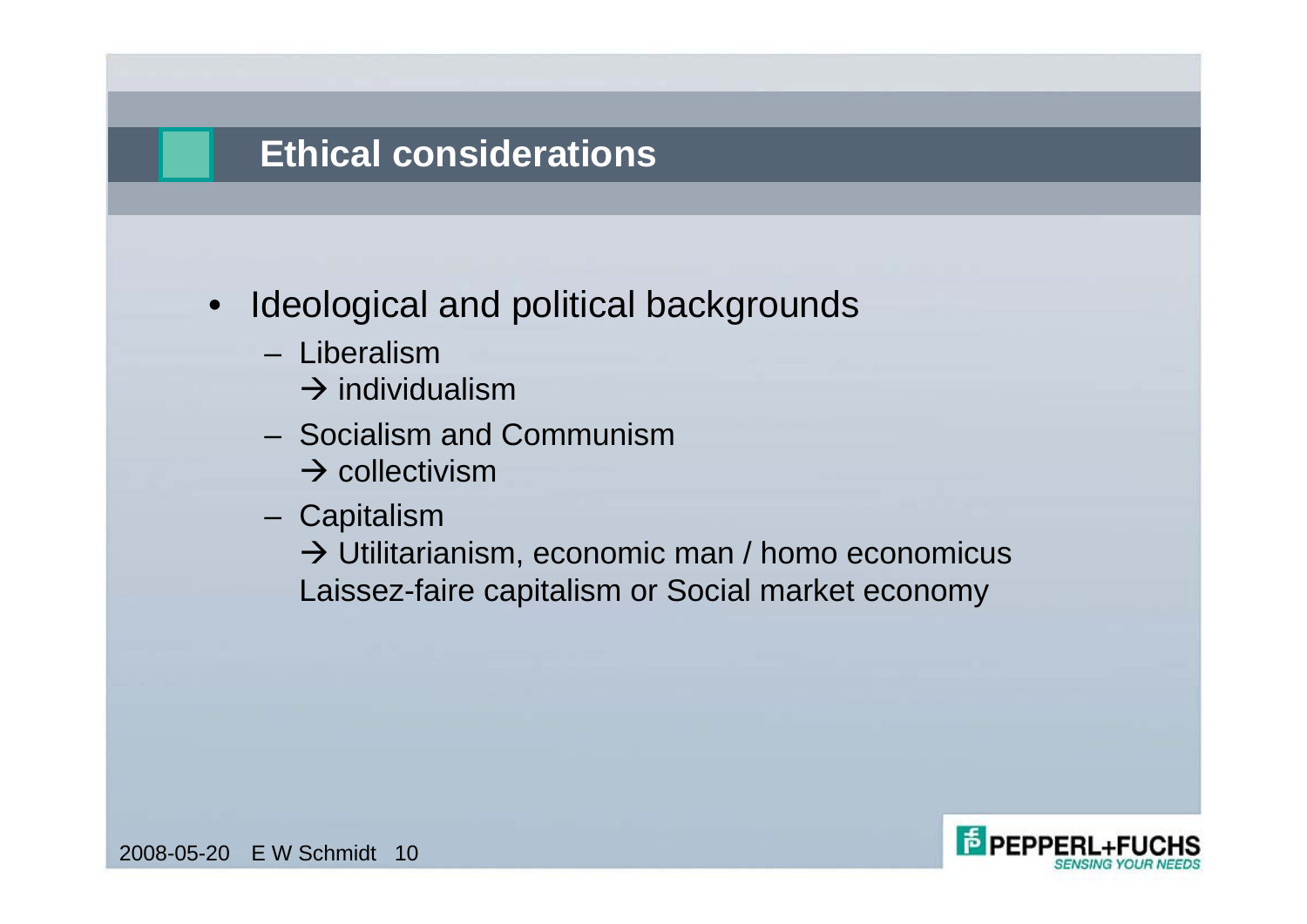#### **Ethical considerations**

- Globalization and cultural influences
	- Worldwide network and information exchange (internet, mobile phones, satellite technique, …)
	- Different political systems
	- Different economical systems
	- Different cultures Cultural dimensions

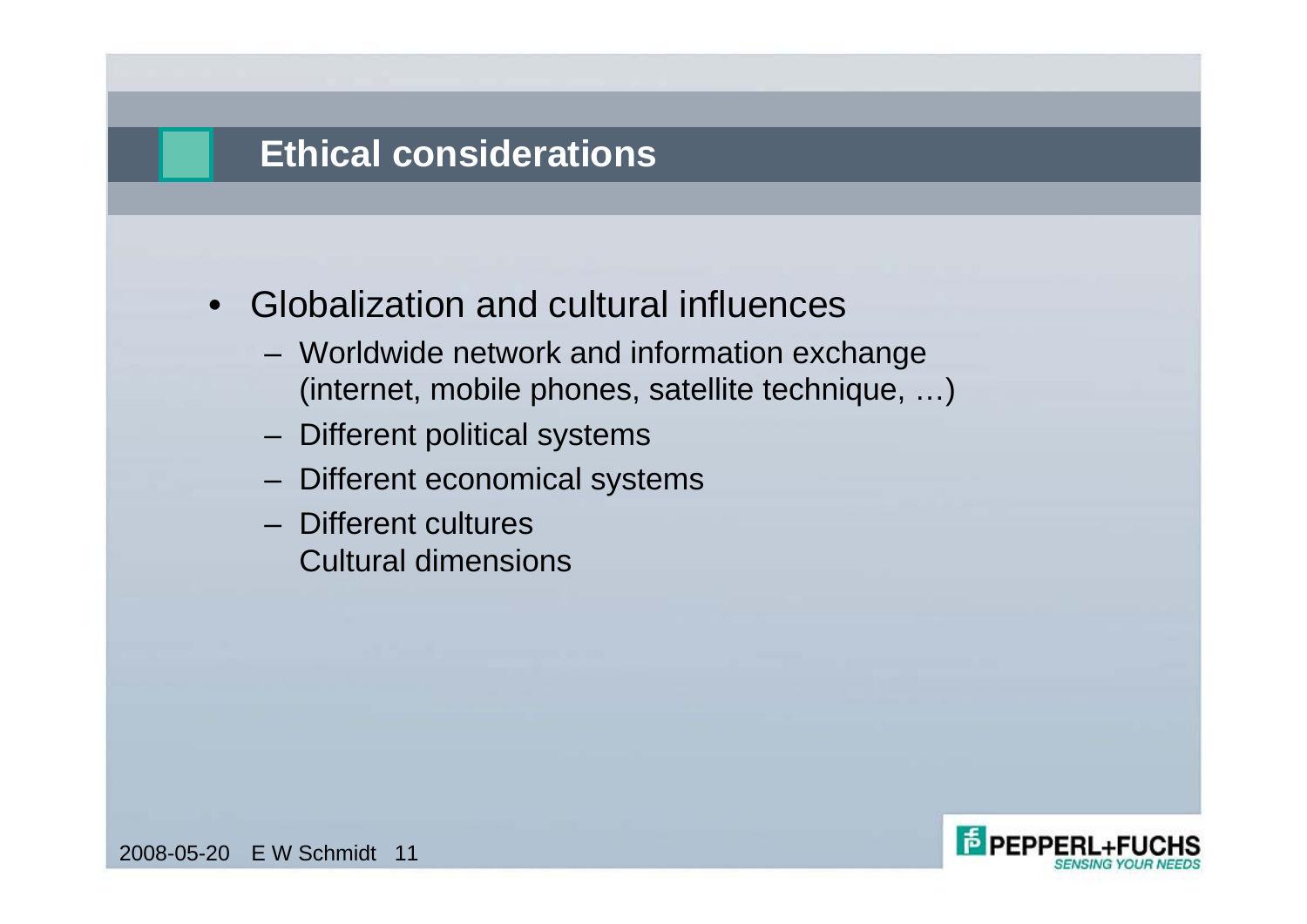# **Geert Hofstede (Culture's Consequences 1980)**

- Cultural dimensions:
	- Power distance
	- Uncertainty avoidance
	- Individualism and collectivism
	- Masculinity and Femininity
	- Long versus short-time orientation
- Privacy: individualism versus collectivism

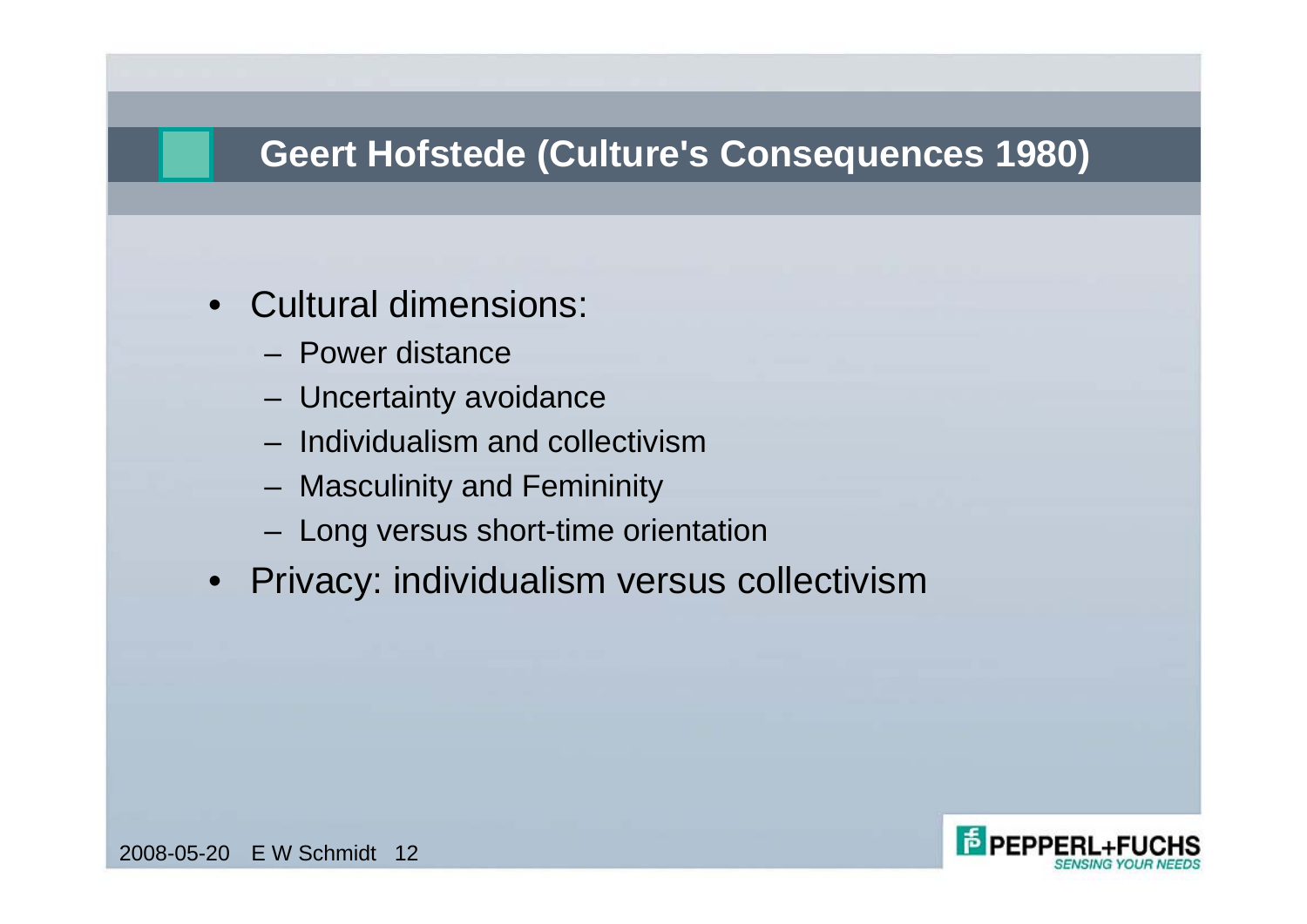#### **Robert House et. al. 2004**

- Global Leadership and Organizational Behavior Effectiveness (GLOBE) project
- Cultural dimensions:
	- Power distance
	- Uncertainty avoidance
	- Humane orientation {
		- Collectivism I: *societal* emphasis on collectivism
		- Collectivism II: *family* collectivistic practices
		- Assertiveness
		- Gender egalitarianism
		- Future orientation
	- Performance orientation{<br>}



2008-05-20 E W Schmidt 13

{<br>{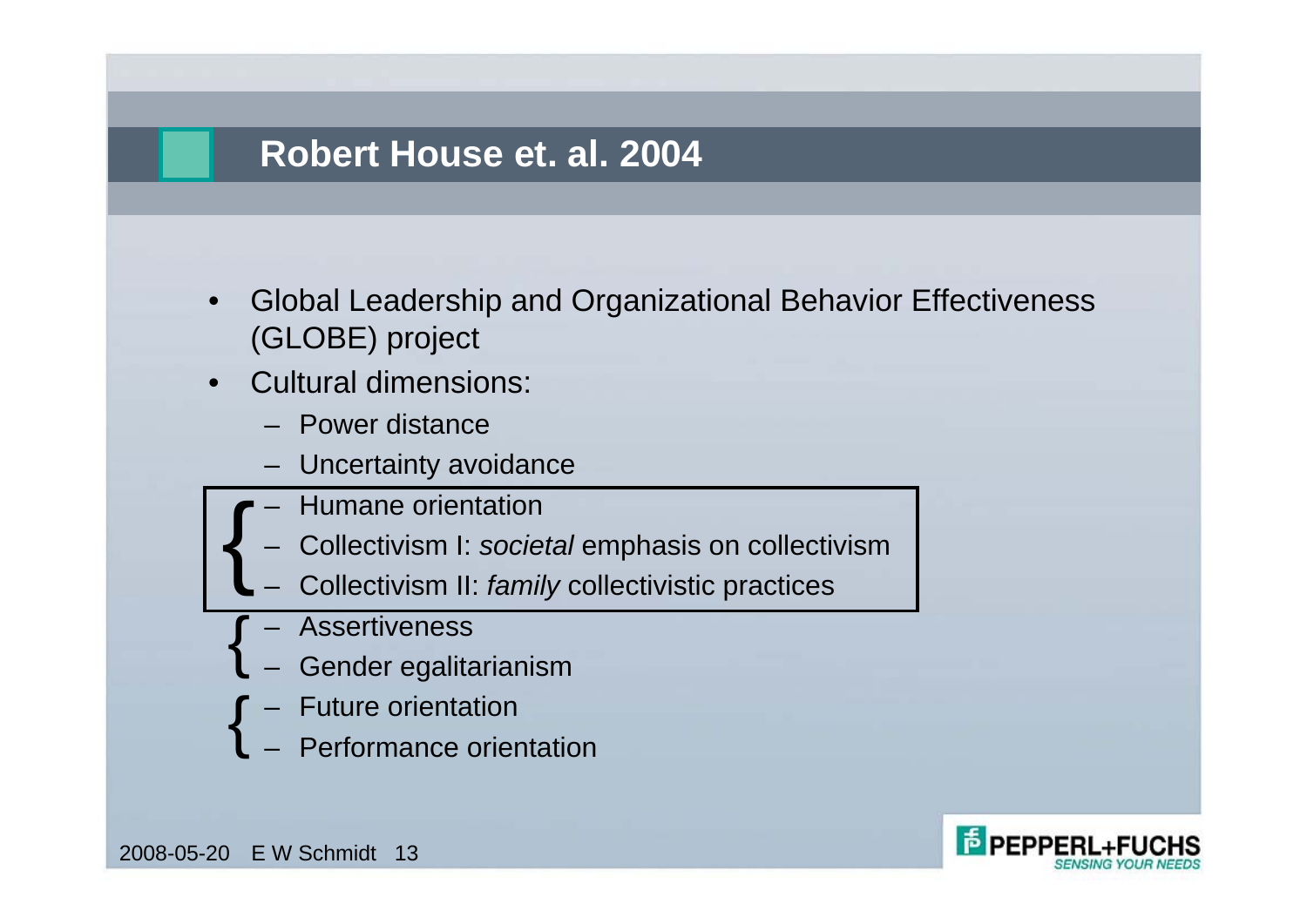# **Solutions, provisions and sanctions**

- Legislation: Data Protection Acts
	- Protection of personal data Intended use of personal data Limited data life time
	- National laws (see map)
	- Global standards (UN, OECD, EU)
	- Totalitarian regimes



– Just balance between governmental and industrial restrictions

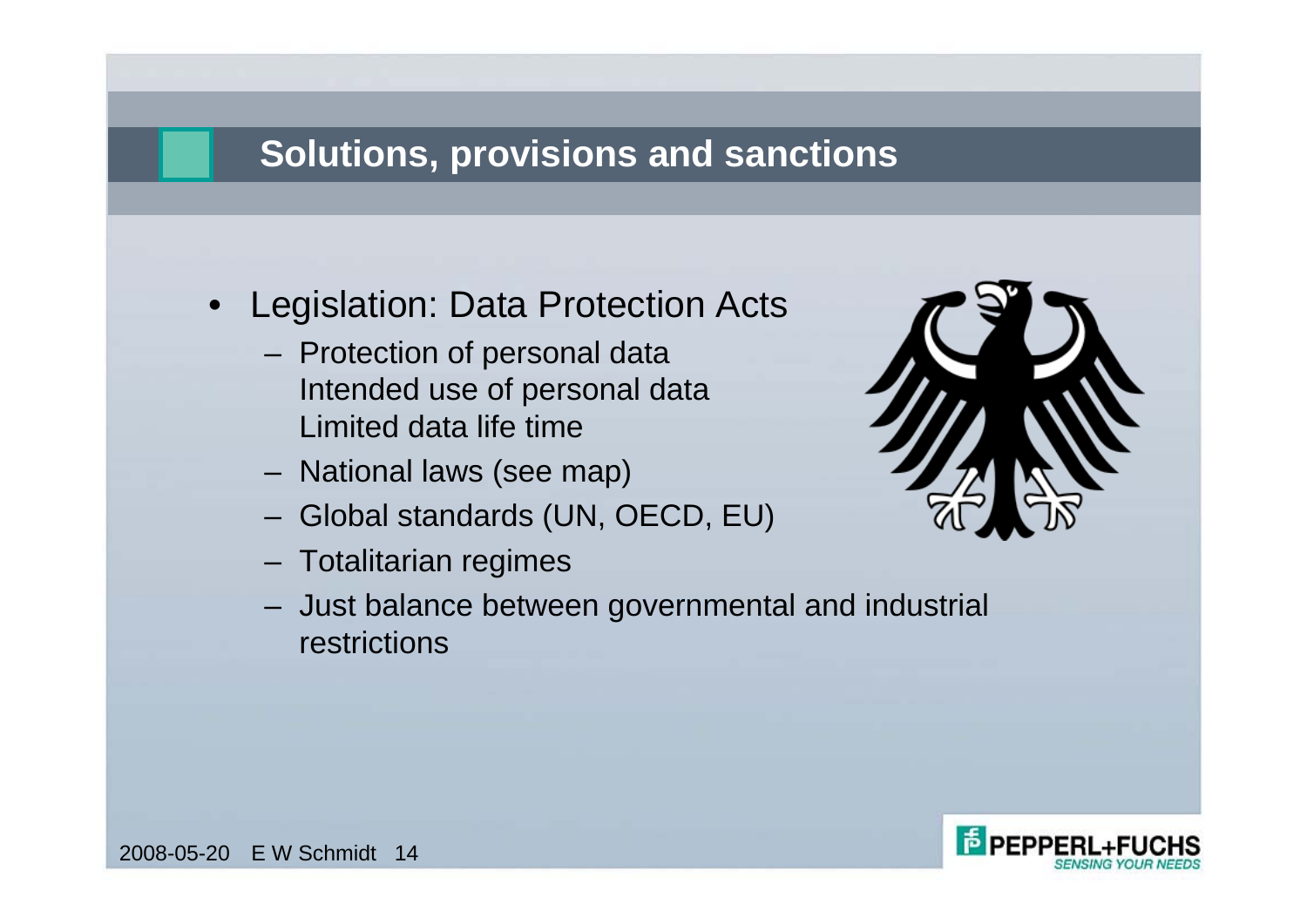#### **Data Protection Laws around the world**



Source: Privacy International

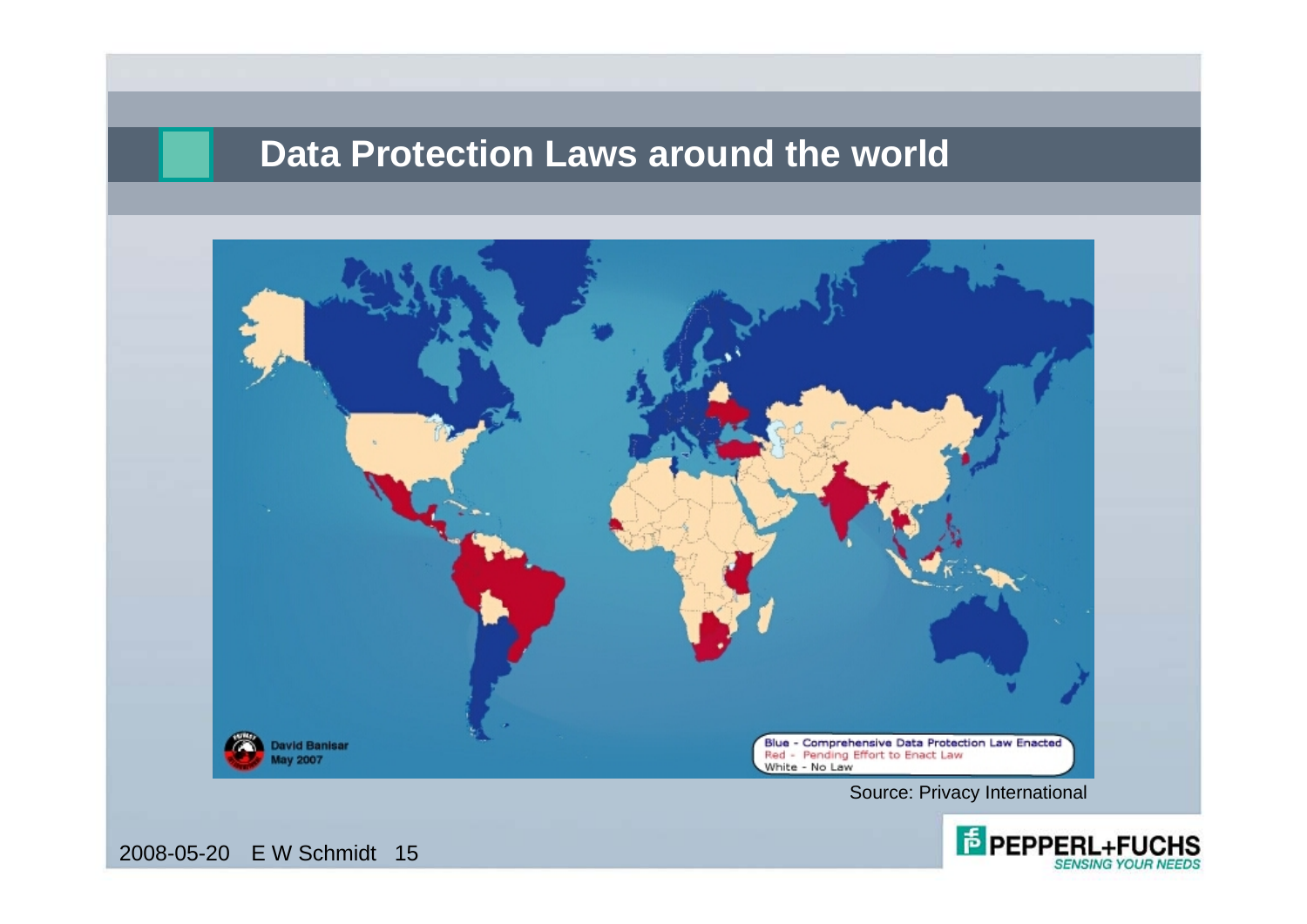### **Solutions, provisions and sanctions**

- Industry: Economical aspects
	- Customer benefits
	- Case studies
	- ROI
- Industry: Technical solutions
	- Encryption, preventing data access
	- Deletion and kill command
	- Transponder destruction
	- Opt-in, Opt-out



#### **Association for Automatic Identification and Mobility**

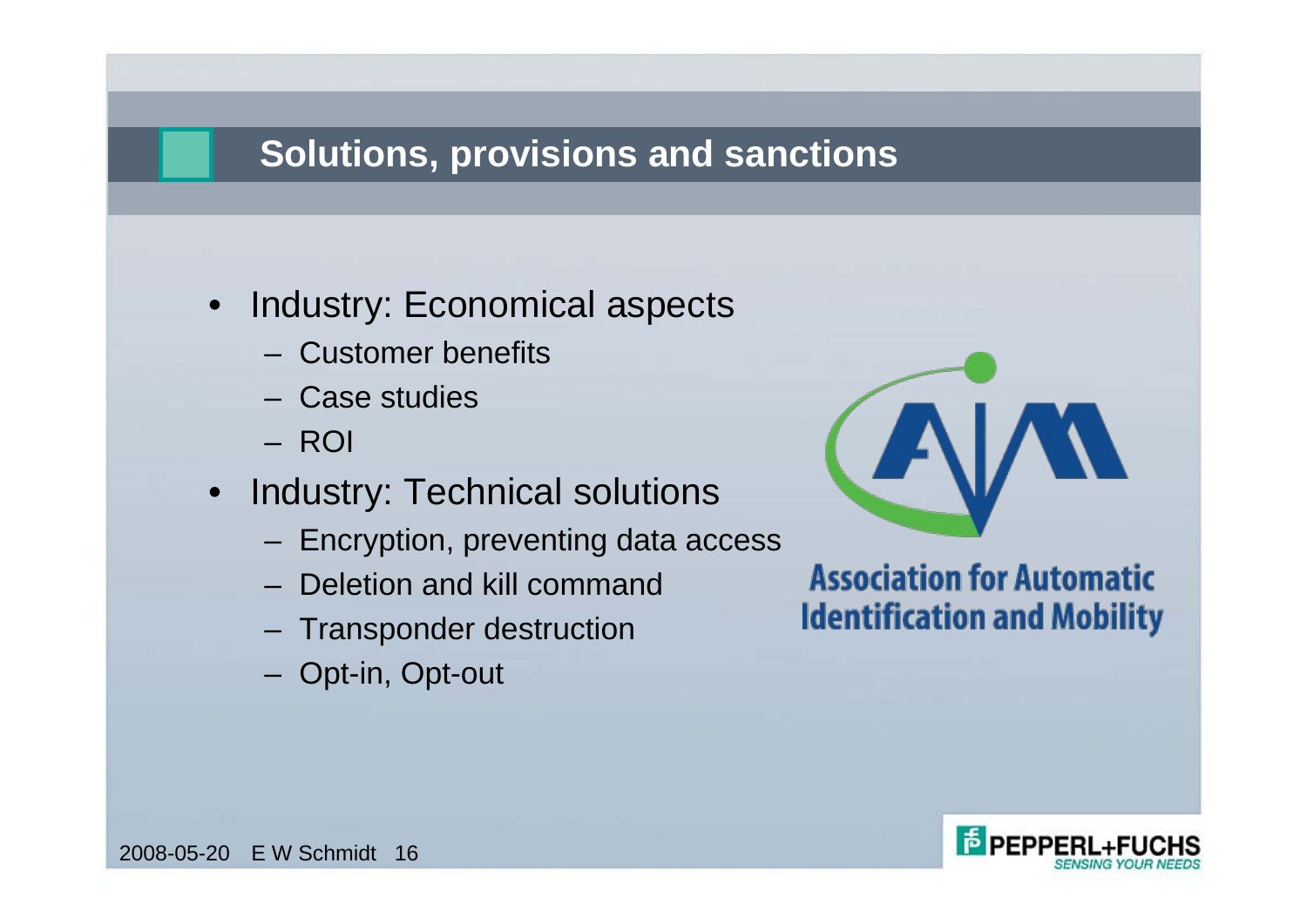# **Solutions, provisions and sanctions**

- Industry: Codes of Conduct
	- "pre-legislation"
	- Standard proposals needed
- Industry: Informing the customer
	- Transparent data access
	- RFID emblems (AIM, ISO, EPC)



Copyright © AIM, Inc. 2008